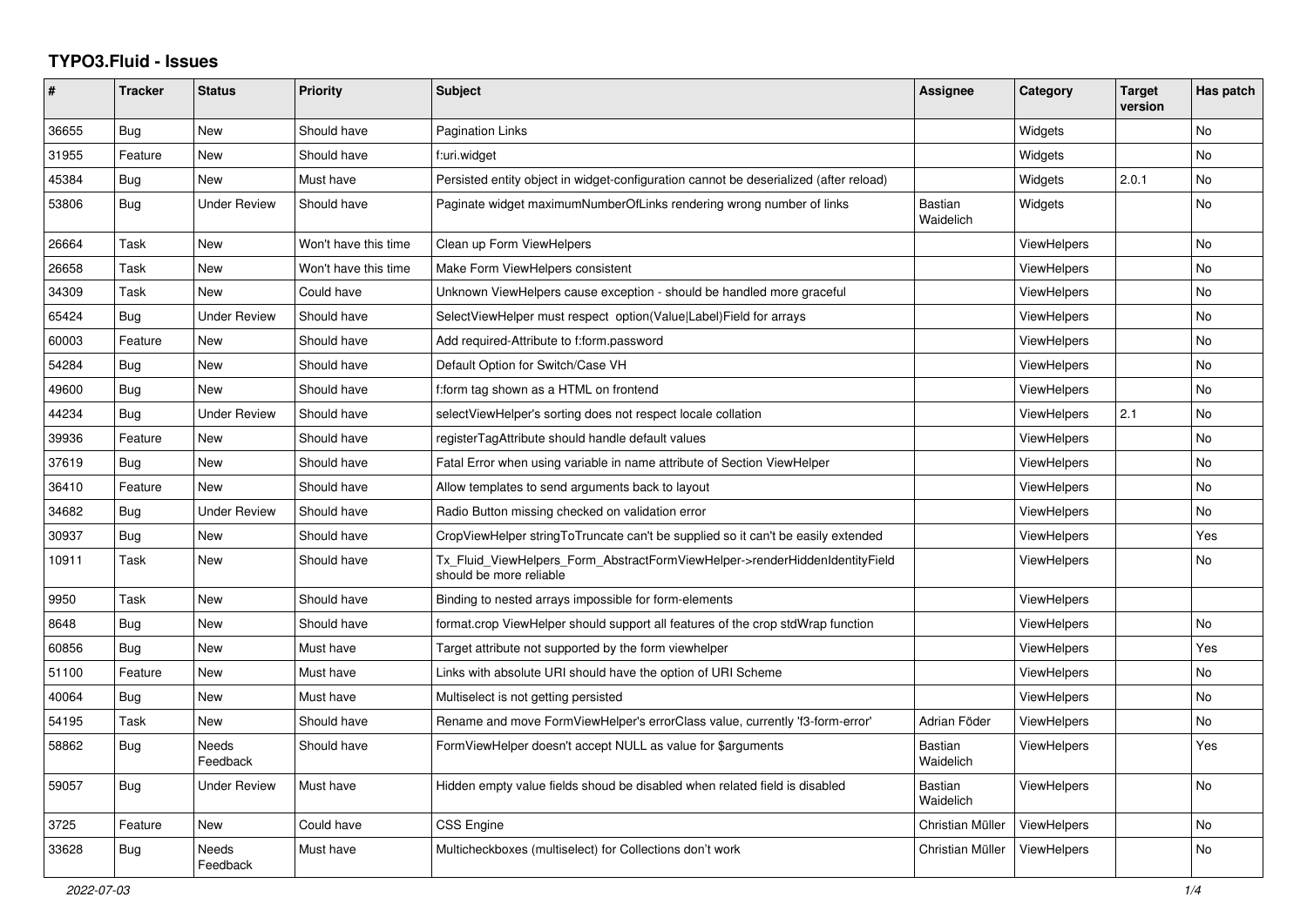| $\pmb{\sharp}$ | <b>Tracker</b> | <b>Status</b>            | <b>Priority</b> | <b>Subject</b>                                                                            | <b>Assignee</b>             | Category           | <b>Target</b><br>version | Has patch |
|----------------|----------------|--------------------------|-----------------|-------------------------------------------------------------------------------------------|-----------------------------|--------------------|--------------------------|-----------|
| 43346          | Feature        | <b>Under Review</b>      | Should have     | Allow property mapping configuration via template                                         | Karsten<br>Dambekalns       | <b>ViewHelpers</b> | 2.1                      | <b>No</b> |
| 8491           | Task           | Needs<br>Feedback        | Should have     | link action and uri action differ in absolute argument                                    | Karsten<br>Dambekalns       | <b>ViewHelpers</b> |                          | <b>No</b> |
| 36662          | Bug            | Needs<br>Feedback        | Should have     | Checked state isn't always correct when property is collection                            | Kevin Ulrich<br>Moschallski | <b>ViewHelpers</b> | 1.1.1                    | <b>No</b> |
| 40998          | Bug            | <b>Under Review</b>      | Should have     | Missing parent request namespaces in form field name prefix                               | Sebastian<br>Kurfuerst      | ViewHelpers        | 1.1.1                    | <b>No</b> |
| 5933           | Feature        | Accepted                 | Should have     | Optional section rendering                                                                | Sebastian<br>Kurfuerst      | <b>ViewHelpers</b> |                          | No        |
| 60181          | Feature        | New                      | Could have      | Caching mechanism for Fluid Views/Templates                                               |                             | View               |                          | No        |
| 8989           | Feature        | <b>Needs</b><br>Feedback | Could have      | Search path for fluid template files                                                      |                             | View               |                          | No        |
| 46289          | Bug            | Needs<br>Feedback        | Should have     | Enable Escaping Interceptor in XML request format                                         |                             | View               | 2.0.1                    | No        |
| 45394          | Task           | New                      | Should have     | Forwardport Unit test for standalone view                                                 |                             | View               |                          | <b>No</b> |
| 43072          | Task           | New                      | Should have     | Remove TOKENS for adding templates fallback in Backporter                                 |                             | View               |                          | No        |
| 38369          | Bug            | New                      | Must have       | Resource ViewHelpers should not fall back to request package                              |                             | View               |                          | No        |
| 62346          | Feature        | New                      | Could have      | f:comment should have high precende                                                       |                             | Core               | 3.x                      | No        |
| 30555          | Feature        | New                      | Could have      | Make TagBuilder more extensible                                                           |                             | Core               |                          | <b>No</b> |
| 10472          | Feature        | New                      | Could have      | Fluid Standalone distribution                                                             |                             | Core               |                          | No        |
| 7608           | Feature        | <b>New</b>               | Could have      | Configurable shorthand/object accessor delimiters                                         |                             | Core               |                          | Yes       |
| 1907           | Feature        | New                      | Could have      | Default values for view helpers based on context                                          |                             | Core               |                          |           |
| 46257          | Feature        | <b>Under Review</b>      | Should have     | Add escape sequence support for Fluid                                                     |                             | Core               |                          | <b>No</b> |
| 39990          | <b>Bug</b>     | <b>New</b>               | Should have     | Same form twice in one template: hidden fields for empty values are only rendered<br>once |                             | Core               |                          | No        |
| 32035          | Task           | <b>New</b>               | Should have     | Improve fluid error messages                                                              |                             | Core               |                          | Yes       |
| 4704           | Feature        | New                      | Should have     | Improve parsing exception messages                                                        |                             | Core               |                          |           |
| 3481           | <b>Bug</b>     | New                      | Should have     | Use ViewHelperVariableContainer in PostParseFacet                                         |                             | Core               |                          | No        |
| 27607          | <b>Bug</b>     | New                      | Must have       | Make Fluid comparisons work when first element is STRING, second is NULL.                 |                             | Core               |                          | No        |
| 51239          | <b>Bug</b>     | <b>Under Review</b>      | Must have       | AbstractViewHelper use incorrect method signature for "\$this->systemLogger->log()"       | Adrian Föder                | Core               |                          | Yes       |
| 12863          | Bug            | New                      | Should have     | Attributes of a viewhelper can't contain a '-'                                            | Sebastian<br>Kurfuerst      | Core               |                          | No        |
| 33551          | Bug            | New                      | Must have       | View helper values break out of a partial scope                                           | Sebastian<br>Kurfuerst      | Core               |                          | No        |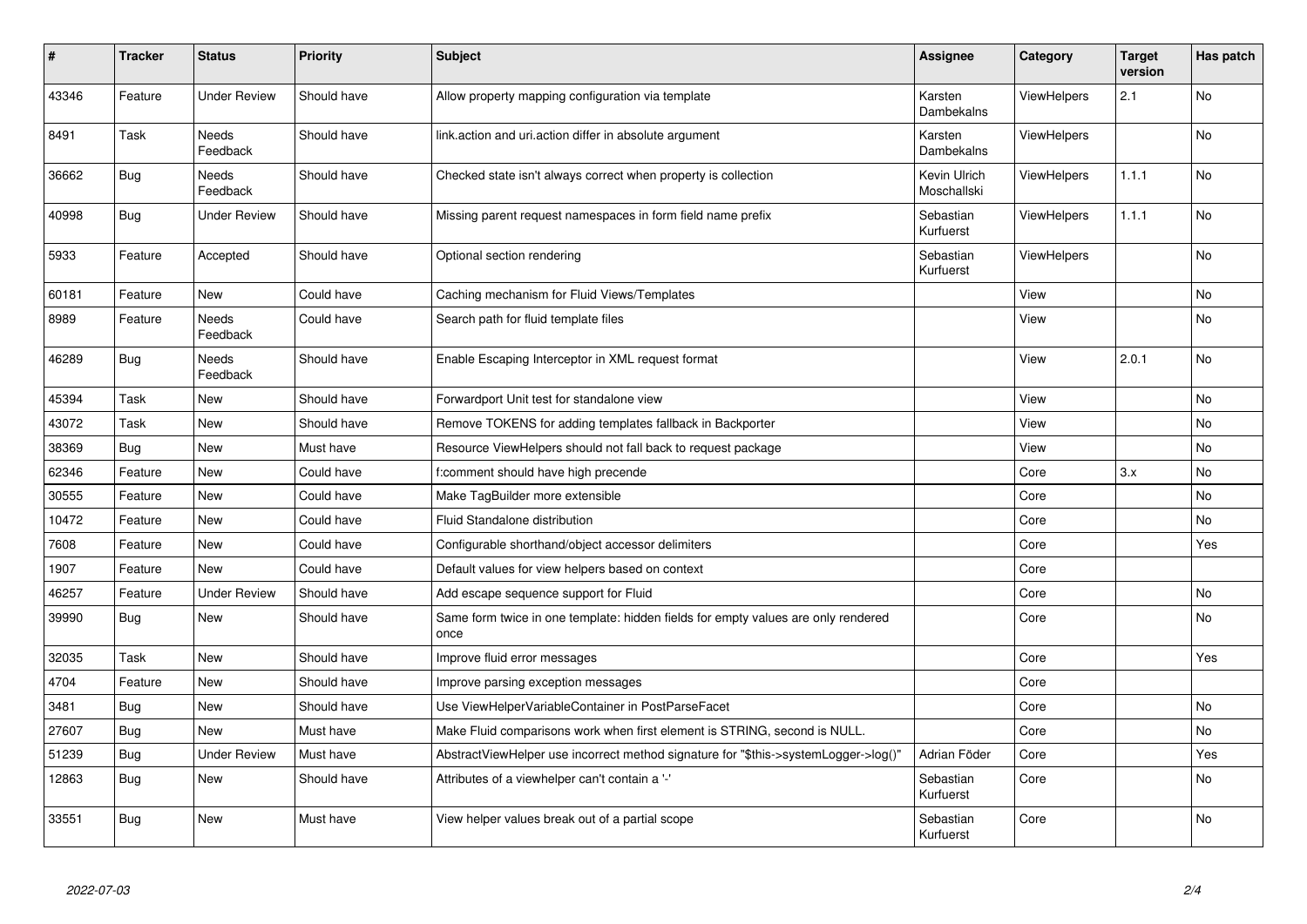| $\sharp$ | <b>Tracker</b> | <b>Status</b>       | <b>Priority</b> | Subject                                                                                                     | <b>Assignee</b>      | Category | <b>Target</b><br>version | Has patch |
|----------|----------------|---------------------|-----------------|-------------------------------------------------------------------------------------------------------------|----------------------|----------|--------------------------|-----------|
| 33394    | Feature        | Needs<br>Feedback   | Should have     | Logical expression parser for BooleanNode                                                                   | <b>Tobias Liebig</b> | Core     |                          | <b>No</b> |
| 48355    | Feature        | New                 | Could have      | Assign output of viewhelper to template variable for further processing.                                    |                      |          |                          |           |
| 36559    | Feature        | New                 | Could have      | New widget progress bar                                                                                     |                      |          |                          | Yes       |
| 60271    | Feature        | New                 | Should have     | Paginate viewhelper, should also support arrays                                                             |                      |          |                          | No        |
| 58983    | Bug            | New                 | Should have     | format.date does not respect linebreaks and throws exception                                                |                      |          |                          | No        |
| 58921    | Bug            | New                 | Should have     | f:form.* VHs crash if NOT inside f:form but followed by f:form                                              |                      |          |                          | No        |
| 56237    | Task           | New                 | Should have     | in-line (Condition) ViewHelpers should not evaluate on parsing                                              |                      |          |                          | No        |
| 52591    | Bug            | New                 | Should have     | The Pagination Widget broken for joined objects                                                             |                      |          |                          | No        |
| 52536    | Bug            | <b>Under Review</b> | Should have     | Errorclass not set if no property-attribute set                                                             |                      |          |                          |           |
| 52419    | Bug            | New                 | Should have     | Wrong PHPDocs notation for default value inline f:translate viewhelper                                      |                      |          | 2.0                      | <b>No</b> |
| 51277    | Feature        | New                 | Should have     | ViewHelper context should be aware of actual file occurrence                                                |                      |          |                          | No        |
| 50888    | Bug            | <b>Under Review</b> | Should have     | WSOD by changing name of section and if Fluid caches are generated                                          |                      |          |                          | No        |
| 49756    | Feature        | <b>Under Review</b> | Should have     | Select values by array key in checkbox viewhelper                                                           |                      |          |                          | No        |
| 47669    | Task           | New                 | Should have     | FormViewHelper does not define the default request method                                                   |                      |          |                          | No        |
| 47006    | Bug            | <b>Under Review</b> | Should have     | widget identifier are not unique                                                                            |                      |          |                          | No        |
| 46545    | Feature        | New                 | Should have     | Better support for arrays in options of SelectViewHelper                                                    |                      |          |                          | No        |
| 46091    | Task           | Needs<br>Feedback   | Should have     | Show source file name and position on exceptions during parsing                                             |                      |          |                          | <b>No</b> |
| 45345    | Feature        | Needs<br>Feedback   | Should have     | Easy to use comments for fluid that won't show in output                                                    |                      |          |                          |           |
| 45153    | Feature        | New                 | Should have     | f:be.menus.actionMenuItem - Detection of the current select option is insufficient                          |                      |          |                          | No        |
| 43071    | Task           | New                 | Should have     | Remove TOKENS for adding fallback teplates in B                                                             |                      |          |                          | No        |
| 42743    | Task           | New                 | Should have     | Remove inline style for hidden form fields                                                                  |                      |          |                          | No        |
| 42397    | Feature        | New                 | Should have     | Missing viewhelper for general links                                                                        |                      |          |                          | No        |
| 40081    | Feature        | New                 | Should have     | Allow assigned variables as keys in arrays                                                                  |                      |          |                          | No        |
| 38130    | Feature        | New                 | Should have     | Checkboxes and multiple select fields should have an assignable default value                               |                      |          |                          | No        |
| 33215    | Feature        | New                 | Should have     | RFC: Dynamic values in ObjectAccess paths                                                                   |                      |          |                          | No        |
| 28554    | <b>Bug</b>     | New                 | Should have     | (v4) implement feature flag to disable caching                                                              |                      |          |                          | No        |
| 28553    | <b>Bug</b>     | New                 | Should have     | improve XHProf test setup                                                                                   |                      |          |                          | No        |
| 28552    | Bug            | New                 | Should have     | (v5) write ViewHelper test for compiled run; adjust functional test to do two passes<br>(uncached & cached) |                      |          |                          | No        |
| 28550    | Bug            | New                 | Should have     | (v4) make widgets cacheable, i.e. not implement childnodeaccess interface                                   |                      |          |                          | No        |
| 28549    | Bug            | New                 | Should have     | make widgets cacheable, i.e. not implement childnodeaccess interface                                        |                      |          |                          | No        |